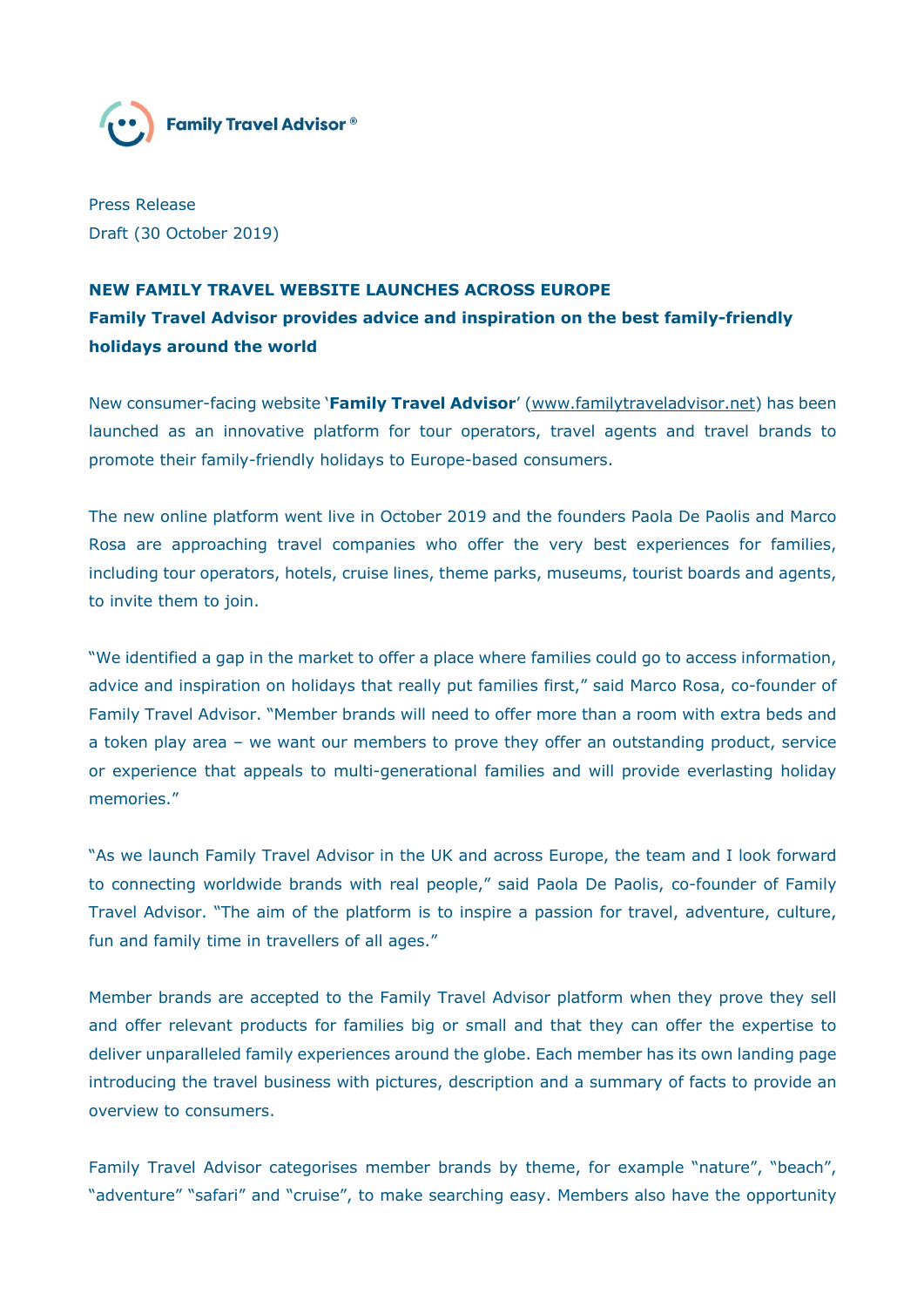to utilize the platform to promote special offers and tailor-made deals to consumer users. A strong emphasis has also been placed on editorial content to inform, inspire and engage holidaymakers.

Members benefit from regular e-newsletters sent to the consumer database with offers, travel inspiration, new products and more. One solus email per year is also offered for each member. Family Travel Advisor's social media channels provide visibility to the online community, featuring daily posts but also running campaigns tailor-made for the specific products and markets. Members are also be provided with insights into consumer usage of the platform, so they can target customers that are particularly relevant to them and react to market trends.

There is a range of pricing categories for members, starting from €300 per annum for Travel Designers (Individual Agents) and going up to €12,000 for large cruise lines (with more than 1,000 cabins). Example annual membership fees include €7,500 for national tourist boards, €4,000 for attractions & experiences, €3,000 for small hotels & resorts (up to 100 rooms) and €5,000 for large tour operators (from 10,000 passengers).

All members have a link from the Family Travel Advisor website to their own website and consumers book directly with the supplier. Family Travel Advisor provides regular statistic updates so that members can track bookings that have been initiated via Family Travel Advisor platform. Family Travel Advisor does not charge a commission on products booked by consumers – the only cost to members is the annual membership fee.

Family Travel Advisor is being actively launched across Europe for families travelling worldwide. The content on the website is currently available in English, and versions will also be launched in other European languages including Spanish, French, German and Italian.

Membership to Family Travel Advisor also includes the opportunity to attend two annual conferences. The first event, the '**Family Travel Advisor Summit 2020**' will take place from 21 - 23 March 2020 onboard Costa Cruises' ship *Costa Pacifica*, sailing from Barcelona to Genoa. The summit will bring all member brands together for networking opportunities, workshops, talks by key speakers and conference sessions with trends and industry insights.

As well as the annual summit, Family Travel Advisor will run smaller local events in various locations across Europe to connect relevant suppliers and buyers at dinners or product presentations.

For more information on Family Travel Advisor and on how to become a member, please go to www.familytraveladvisor.net. To join, please email info@familytraveladvisor.net.